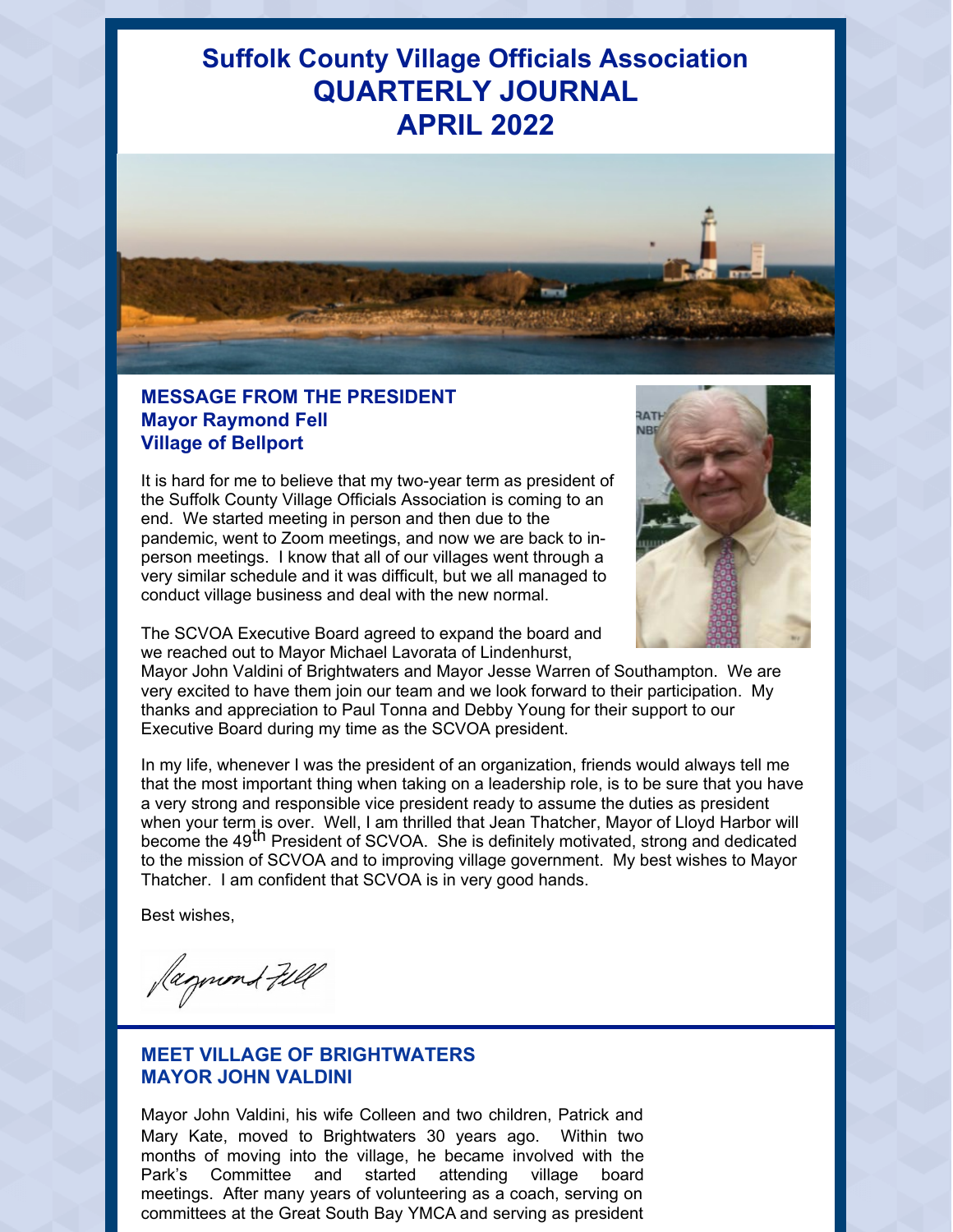of the High School Parent's Athletic Sponsors, he was elected as a village trustee and then mayor four years ago. His background in the construction and restaurant businesses, along with the many years of professional experience in organizing, scheduling, budgeting and customer service, have been the guiding factors in preparing him for his role as mayor.

From the first day as mayor, a major goal of his was to inform and communicate with the residents as much as possible about their village to maintain the upmost transparency. This has kept the office staff very busy with sending out emails, updating social media outlets and maintaining the village website, in addition to composing informational mailers. Mayor Valdini believes residents should not only know about community events but also the workings of the



village. The Village of Brightwaters continues to go above and beyond by live streaming their monthly meetings on Facebook. This gives all the residents the opportunity to be involved if they can't be physically present. As the mayor of a small village, Mayor Valdini highly supports holding a wide variety of community events in an effort to bring business to the storefronts as well as getting the community together. By bringing new and longtime residents together at existing and new events such as the Village Block Party in the downtown area and the Summer Cocktail Party at the Head of the Canal, a sense of "village" is created that everyone wants while enjoying the beautiful amenities Brightwaters has to offer.

Through the mayor's experience in construction, the village has been able to run projects in-house, resulting in tremendous savings on contractor fees. During his first year as mayor, the village community cabin located in Wohseepee Park was fully restored. The cabin was originally built in 1929 by the Boy Scouts and was in desperate need of repair. Through monetary donations and material and labor donations, the village was able to complete the project at no cost to the residents. Other completed projects, to name a few, have included restoring the village's historic bridges, downtown sidewalks, 1500 feet of bulkheading and installing a veterans' walkway. Current projects include the renovation of the 75-year-old Walker Beach bathrooms and bringing them up to ADA compliant standards as well as the renovation of the iconic gazebos at the top of the canal in Ackerson Plaza.

The mayor is also very proud of the work the village board and staff have accomplished in the handling of the Covid-19 pandemic in the community and workplace. Instead of canceling everything, the village decided to adjust and create new ways that residents could enjoy their village and community during those troubling times.

The mayor is fiscally responsible and focuses on the little details as he feels they make all the difference in the quality of village life. Fixing simple things like dirty signs and unkempt areas, and providing new flags in the village square and flowers in the flower boxes are always on Mayor Valdini's radar for improvement. The mayor sees himself as a "working mayor" who still volunteers at events and is frequently the first to arrive and one of the last few to leave.

### **COUNSEL'S CORNER: WHEN DOES A PRIVATE ROADWAY BECOME A PUBLIC ROADWAY? Hon. Peter A. Bee, Esq. Rhoda Andors, Esq. Bee Ready Fishbein Hatter & Donovan**

A village may not maintain private streets, but, where they "appear" open to the public, may be sued when poor maintenance causes accidents. The village may acquire private streets through dedication or eminent domain and, once acquired, expend public resources to maintain the streets. A village may also require that privately owned streets be maintained by their owners in accordance with established standards.

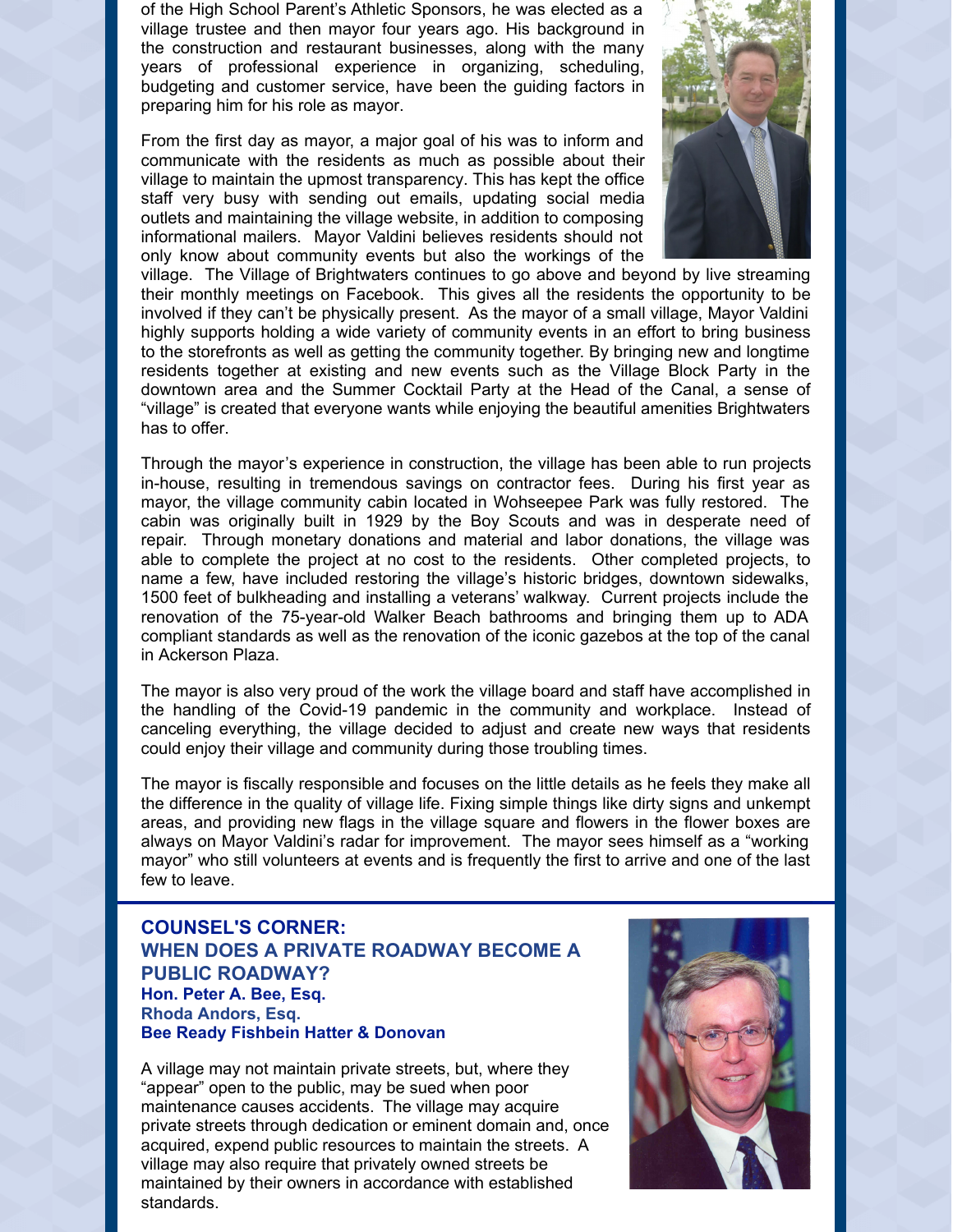With that said, the dangerous nature of a private roadway (e.g., failure to maintain, potholes, drainage, topography, etc.) that is available for public use may justify a village fixing the dangerous condition and charging the cost back to the owner.

Some village codes provide for notice to the owner of a dangerous private road condition, and expressly allow repair by the village after some stated period of time within which the owner could repair. Such code provisions routinely provide for the expense to be charged back to the owner.

Under certain conditions, a village might claim it has a "prescriptive easement" for use of an otherwise private roadway, but one of the elements is "hostile use" (i.e., use without the permission of the owner, similar to "adverse possession"). Another option might be an express maintenance agreement under which the owner "licenses" the roadway to the village in exchange for transferring responsibility for maintenance to the village. Also, NYS village law has a provision (similar to one in the state highway law) for a private roadway in a village to "become public" after 10 years of public use and 10 years of dominion and control and continuous maintenance by a village.

In short, a village in which a privately owned roadway is made available to the public by the owner but is poorly maintained, may become such a hazard that it is in the interests of the village to repair it. However, because public funds can't be used to the benefit of a private owner, the village may be compelled to seek creative methods to repair the roadway "in the interest of the public," and easements, condemnation, license agreements and/or "10 years of control" may be options worth exploring.

## **FOCUS ON: SCVOA ASSOCIATE MEMBER AMATO LAW GROUP**

Amato Law Group, PLLC was founded in 1995 by Alfred L. Amato

and maintains offices in Garden City, Manhattan and northern New Jersey. Our firm has spent its entire 25+ year history focusing on a real estate-based practice offering fullservice support to its clients facing a variety of property-based legal issues, including but not limited to, land use, zoning, real estate development, acquisitions/dispositions, environmental law, leasing, landlord and tenant law, construction law, wireless telecommunication law, renewable energy, regulatory compliance, lending and commercial litigation. Our work extends across the villages and towns of Nassau and Suffolk Counties, as well as the five boroughs of New York City, and Westchester County. We work with Fortune 100 companies, local private developers as well as public agencies to assist them with all of their development needs.

**ALG** 

In its long-standing relationship with the wireless telecommunications industry, which dates back to both the firm's and the modern industry's inception, our firm has been working with member municipalities, along with its neighboring localities across Long Island, to aid in the deployment of and continuing improvements to Long Island's communications infrastructure. We have facilitated numerous installations on behalf of municipalities on publicly-owned parcels to generate revenue for public purposes. Further, our firm also aided in the construction of several communications facilities for first responder organizations to allow for reliable lines of communication in case of emergency. In connection with our work with alternative energy innovators, we are assisting with the deployment of the next generation of clean energy sources for Long Island, including fuel cell technology, as well as offshore wind energy which will power numerous Long Island homes. We also assist other development sectors in creating new jobs through construction and the opening of new business concerns, including but not limited to, hospital and outpatient facilities, convenience stores, wholesale clubs, fast-food restaurants and retail chain stores, which help to support the local tax base and to return previously underused and/or vacant properties to productive use. Finally, in our connections with residential developers, we aid in the production of new housing units to attract and retain young residents and workers on Long Island, in addition to aiding the aging population in need of assisted-living facilities.

The firm's attorneys participate in numerous local organizations. The firm has been an associate member of SCVOA for six years and looks forward to its continued relationship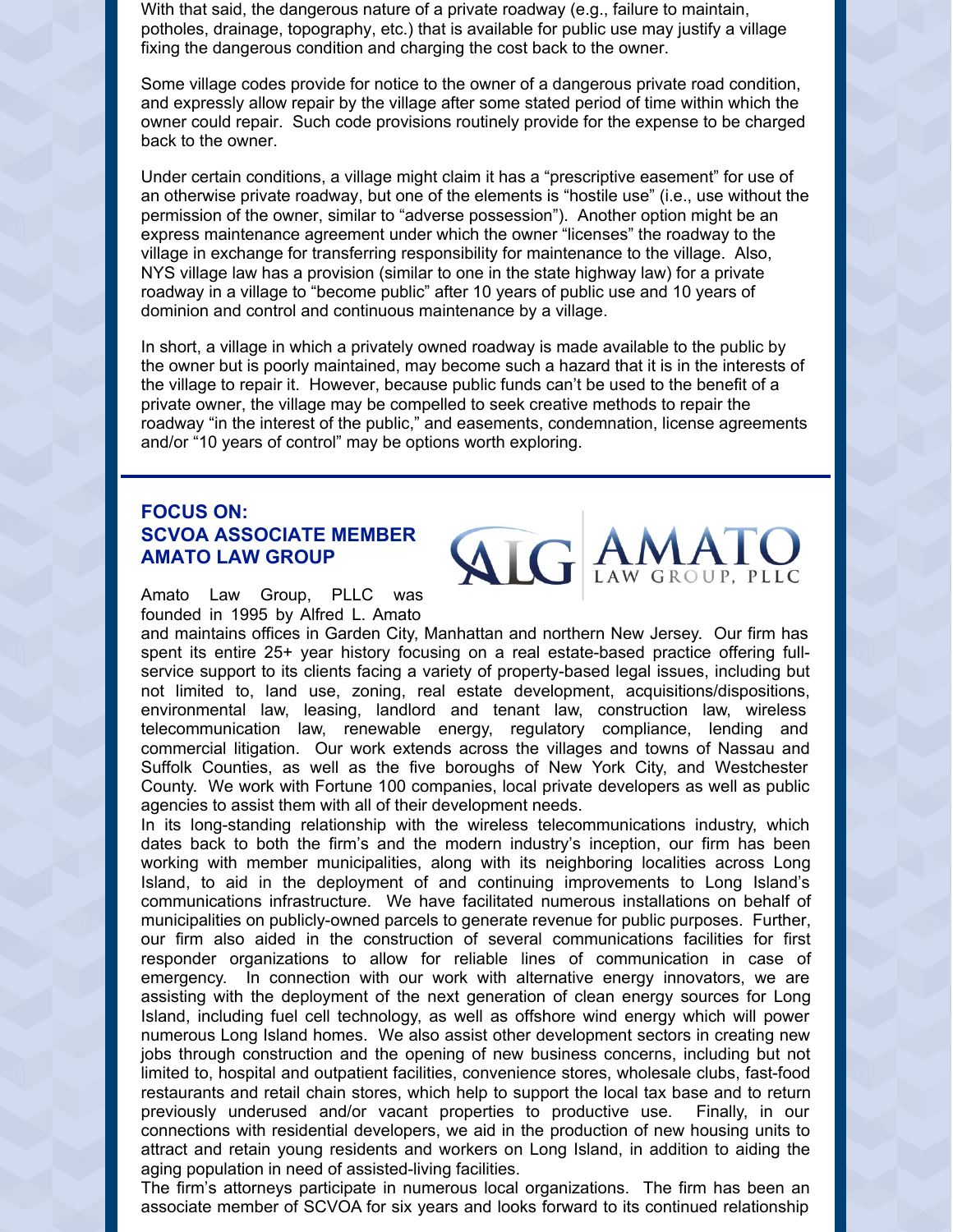### **"HOME RULE": THE CORNERSTONE OF VILLAGE LIFE**

One of SCVOA's most important missions is to advocate for local government. The critical importance of local control, or "home rule," for villages and all local municipalities cannot be overstated. Local governance is the cornerstone of village life, enabling elected officials to respond to policy demands in a way that upholds the high quality of life village residents expect. Control over local zoning is really the only reason for incorporation and is one of the main reasons that people move to a given village/town/municipality.

As is too often the case, "home rule" was once again challenged by New York State with Governor Hochul's proposal in the 2022-23 budget that mandated multi-family housing across the state. Although this proposal is not in the budget any longer, the desire to diminish home rule is an ongoing issue that will not go away. If it had been passed, this proposal would have ended suburbia as we know it and would have had an extremely negative impact on virtually all village services including utilities, emergency services, sanitation, traffic, parking, schools, and so on. The attempt to "mandate" in this case, multi-family housing (ADU's), is an outrageous assault on local control and home rule, and hinders the right of a local municipality to govern itself.

Local control provides village officials with the indispensable right to shape policy that responds to the particular needs of a community and prevents the "one size fits all" approach that fails to recognize fundamental distinctions among villages, towns, and cities in New York State, and the environmental implications and adverse impacts upon utilities, emergency services, traffic, parking, sanitation, sewer systems and more.

Whether responding to the 2% tax cap, legalization of cannabis, or the multi-family housing mandate, local governments need the breadth of legal authority necessary to govern appropriately for their individual municipalities. Local control is the heartbeat of town and village governments. Nobody knows the needs of their communities better than local governments, and nobody is better able to respond to the needs and wishes of local residents.

Additionally, local government elevates citizen participation and strives to keep residents informed and engaged in the democratic process. As elected officials closest to their constituents, village mayors empower their residents by giving them a genuine voice on matters that affect their day-to-day lives.

**SCVOA has created two mailers that state our strong position on this critical matter. The flyers have been designed so that you can personalize them and send them from your village to your residents, should you decide to do so.**

#### **CLICK HERE FOR [MAILER](https://files.constantcontact.com/6c889c87be/6a8d9a67-9840-481e-ab3f-a73d7b974461.pdf?rdr=true) #1**

#### **CLICK HERE FOR [MAILER](https://files.constantcontact.com/6c889c87be/8cf2f582-3fe2-4a6e-8037-886a21928a66.pdf?rdr=true) #2**

You will also be receiving these pieces via email.

As always, please feel free to contact us with questions and comments.

## *With great appreciation to our*

## **ASSOCIATE MEMBERS**

**Absolute Auctions & Realty.** Contact: Phillip Gableman, info@aarauctions.com A leader in the auction industry of both real and personal property assets for more than 70 years.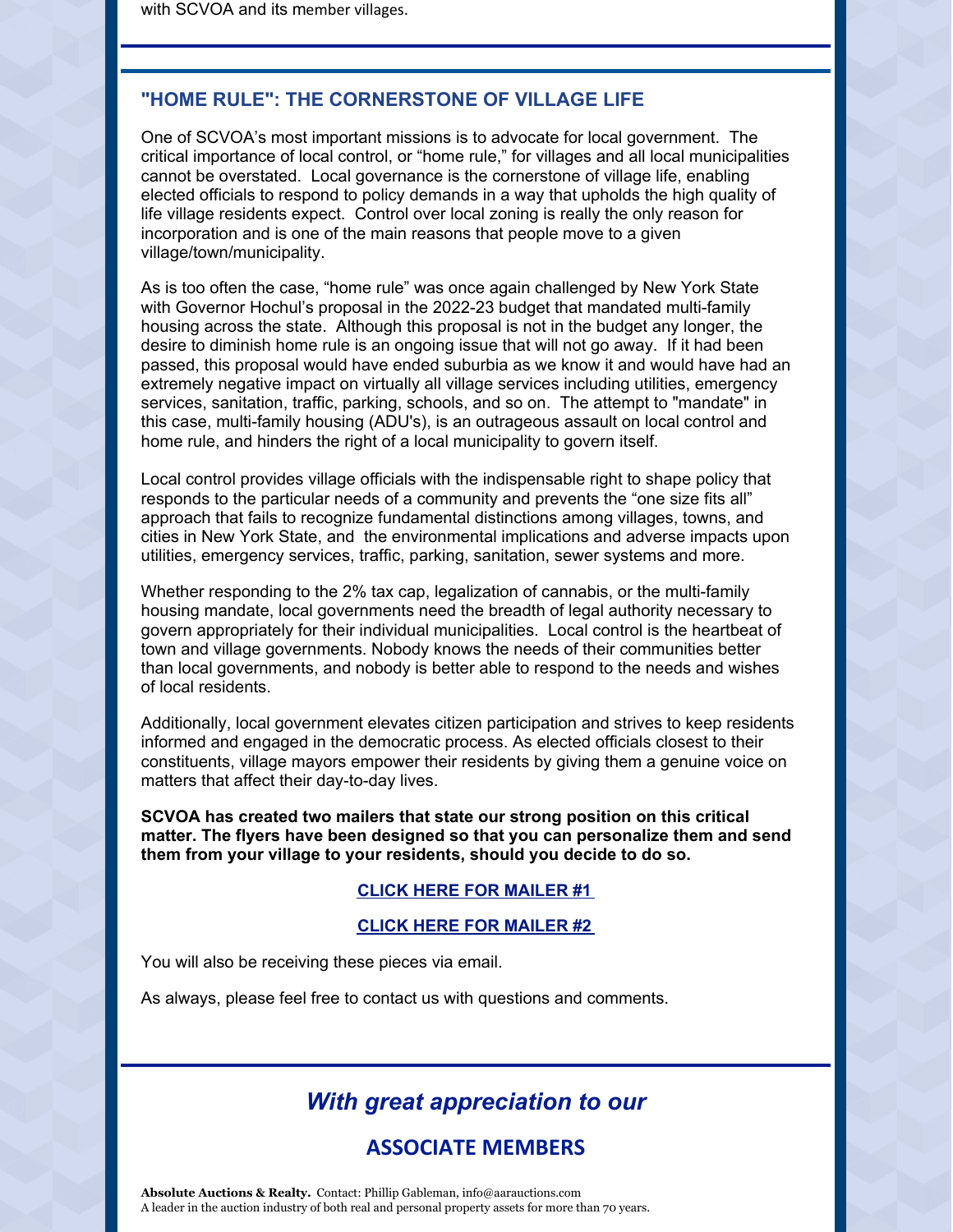**Albrecht, Viggiano, Zureck & Company (AVZ).** Contact: Jeff Davoli, jdavoli@avz.com Certified public accounting firm.

**Altice USA.** Contact: Frank Alleva,Francis.alleva@alticeusa.com Communications and media company.

**Amato Law Group.** Contact: Andrea Rothamel, arothamel@amatofirm.com Law firm focusing on land use, zoning, real estate, lending, environment, telecommunications, commercial litigation.

**American Red Cross LI.** Contact: Neela Lockel, neela-lockel@redcross.org. Serves more than 2.8 million people on LI, responding to emergencies and disasters across the region.

**Arthur J. Gallagher Risk Management Services.** Contact: Philip C. Westerman, phil\_westerman@ajg.com Provides highly specialized public sector risk management and insurance solutions.

**AT&T.** Contact: Amy Kramer,Amy.Kramer@att.com International telecommunications company.

**AvalonBay Communities Inc.** Contact: Michael Adamo, michael\_adamo@avalonbay.com Real estate investment trust focused on developing apartment communities in high barrier-to-entry markets.

**Axis Construction.** Contact: Ralph Lambert, rlambert@theaxisgroup.com Construction management, contracting and modular construction services including pre-design consultation, on-site project management, and post-construction follow-up

**Town of Babylon IDA.** Contact: Matthew McDonough, mmcdonough@babylonida.org Town of Babylon's central vehicle for economic development.

**BEB Capital.** Contact: Lee Brodsky, lbrodsky@bebcapital.com Real estate investment firm featuring established and emerging markets throughout the East Coast.

**Bee Ready Fishbein Hatter & Donovan.** Contact: Peter Bee, Esq, pbee@beereadylaw.com Law firm focused on representing local government entities.

**Bencor/S.J. Edwards Inc.** Contact: Sharon Davis, sharon.davis@sjedwards.com Insurance, human resource and financial services.

**Brown, Altman & DiLeo, LLP.** Contact: David N. Altman, Esq, altman@brownaltman.com Law firm focusing on all phases ofcommercial real estate and municipal law.

**Cameron Engineering.** Contact: John Cameron, jcameron@cameronengineering.com A full service consulting engineering and planning firm founded in 1985.

**Community Development Corp of LI.** Contact: Gwen O'Shea, goshea@cdcli.org. Regional non-profit organization formed to help create affordable housing opportunities.

**Comp Alliance.** Contact: John Triessl, jtriessl@wrightinsurance.com Provides comprehensive workers' compensation coverage and services to New York's municipalities and schools.

**Corporate Synergies Group.** Contact: Bryan McManaway, Bryan.McManaway@corpsyn.com A national employee benefits brokerage and health & welfare consultancy.

**Cullen & Danowski, LLP.** Contact: Christopher Reino, CPA, CITP@cdllp.net Full-service accounting firm specializing in accounting and auditing services for local and government entities.

**Law Offices of Mark Cuthbertson.** Contact: Mark Cuthbertson, Esq, mcuthbertson@cuthbertsonlaw.com Represents municipalities, community development agencies, and zoning applicants in all phases of land use development.

**Damianos Realty Group, LLC.** Contact: Cristofer Damianos, cdamianos@drgrealty.com Damianos Realty Group is a commercial real estate company.

**Farrell Fritz.** Contact: Anthony Guardino, Esq, aguardino@farrellfritz.com Municipal law firm focusing on zoning, real estate, and land use.

**Flushing Bank.** Contact: Thomas Buonaiuto, tbuonaiuto@flushingbank.com NYS bank providing wide range of banking and investment services.

**Fundamental Business Service, Inc.** Contact: Dennis Farrell, dfarrell@fbsnet.com Provides data management and business solutions for local municipalities.

#### **GEI Consultants, Inc., PC.**

Contacts: Errol S. Kitt, ekitt@geiconsultants.com & Gary A. Rozmus, grozmus@geiconsultants.com Provides geotechnical, environmental, coastal resources, and ecological consulting and engineering services.

**H2M Architects & Engineers.** Contact: Joyce Cuggino, jcuggino@H2M.com Architectural, engineering, and environmental consulting firm.

**Haugland Group**. Contact: Billy Haugland, billyh@hauglandllc.com Construction firm with affiliates and subsidiaries that provide civil infrastructure, energy, and storm restoration services.

**Hawkins Delafield & Wood, LLP.** Contact: Robert P. Smith, rsmith@hawkins.com Law firm focusing on public finance and public projects.

**Heatherwood Communities.** Contact: Chris Capece, ccpaece@heatherwood.com Rental developer offering luxury apartments in Nassau, Suffolk, Long Island City and Brooklyn.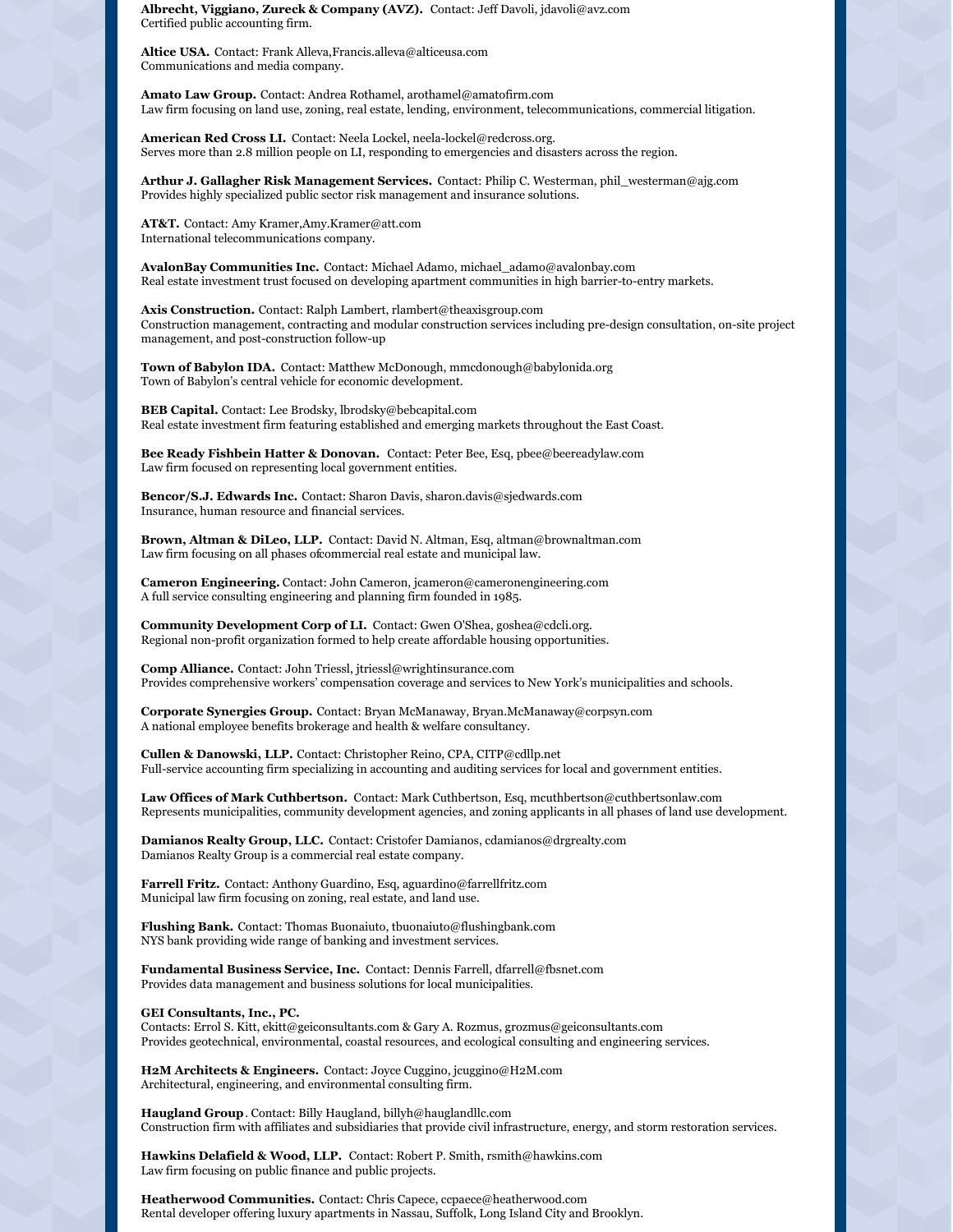**Humes & Wagner, LLP.** Contact: Chris Wagner, chriswagner@humeswagner.com Law firm representing individuals, not-for-profit organizations, businesses, and numerous villages on Long Island, both as general and special counsel.

**Hunter EMS.** Contact: Joseph Cutrone, joseph.cutrone@gmr.net Provides a full range of medical transportation services from the most advanced high-risk critical care emergency transports to non-emergency services.

**Island Pump & Tank.** Contact: Joe Diandrea, JoeD@islandpumpandtank.com Provides comprehensive environmental and petroleum services to a variety of industries.

**Heatherwood Communities.** Contact: Terese Cirone, tcirone@heatherwood.com Developer of upscale residential rental communities, commercial property and luxury urban spaces.

**Hotel Indigo East End.** Contact: Rob Salvatico, rsalvatico@jaralproperties.com Family-owned and operated hotel, restaurant and lounge.

**J. R. Holzmacher PE, LLC.** Contact: J. Robert Holzmacher, bob@holzmacher.com Engineering firm servicing industry, government, municipalities, law firms, and other consulting firms.

**Johnson Controls.** Contact: Chris Fitzsimmons, chris.fitzsimmons@jci.com Full range of systems and solutions to make buildings more sustainable.

**Lamb & Barnosky, LLP.** Contact: Eugene Barnosky, erb@lambbarnosky.com Full-service law firm.

**The Lauro Group.** Contact: Robert A. Lauro, rlauro@thelaurogroup.com Civil land use consulting firm servicing national chain developers.

**Local 342 LI Public Service Employees.** Contact: William Hennessey, local342@optonline.net Organization that works to improve contracts, wages, working conditions and overall quality of life for every member of LIPSE.

**Long Island Builders Institute.** Contact: Mitch Pally, mitch@libi.org Building industry trade association of Nassau-Suffolk builders, developers, and remodelers.

**Long Island Contractors' Association (LICA).** Contact: Marc Herbst, info@licanys.org LICA represents LI's heavy construction contractors, subcontractors, suppliers and industry supporters.

**Long Island Housing Partnership, Inc.** Contact: Peter J. Elkowitz, Jr., pelkowitz@lihp.org Provides housing for low-income residents.

**Marcum LLP.** Contact: Jeffrey M. Weiner, Jeffrey.Weiner@marcumllp.com Accounting and financial advisory firm.

**Munistat Services.** Contact: Michael Loguercio, mloguercio@munistat.com Serves as financial advisor to local governments, school districts, and other tax-exempt organizations specializing in debt management and securities offerings.

**Nassau County Village Officials Association (NCVOA).** Contact: Ralph J. Kreitzman, exec@ncvoa.org Not-for-profit organization representing all of Nassau County's 64 villages.

**Nelson & Pope.** Contact: Eric J. McFerran, emcferran@nelsonpope.com Full-service engineering, architecture and surveying firm.

**Pacaso.** Contact: Sarah Filosa, sfilosa@pacaso.com Pacaso is the modern way to buy and own a luxury second home. Its fully managed LLC co-ownership model gives buyers the flexibility to purchase the amount of ownership that meets their needs — for a fraction of the cost of a whole home.

**Joseph W. Prokop, PLLC.** Contact: Joseph W. Prokop, Esq, jwprokopesq@aol.com. Specializes in village law and represents villages as village attorney and counsel.

**PSEG Long Island**

Contacts: Karyn Kemp-Smith, Karyn.kemp-smith@pseg.com & Vincent Frigeria, Vincent.frigeria@pseg.com Industry-leading electric company providing service on LI and The Rockaways.

**Public Employer Risk Management Association (PERMA).** Contact: Leah Demo, ldemo@neami.com Largest self-insurance pool for public entities in New York State.

**Strategic Planning Systems Inc.** Contact: Michael Dawidziak, miked@strategic-planning.com Specializes in all aspects of direct voter contact and public opinion services.

**Suffolk County Industrial Development Agency (IDA).** Contact: Kelly Morris Promotes economic development within Suffolk County.

**Suffolk Transportation Service, Inc.** Contact: Tom McAteer, tmcateer@suffolkbus.com Provides school bus and public transportation services.

**Tate Grossman Kelly & Iaccarino, LLP.** Contact: Riccardo Iaccarino, riaccarino@bislawfirm Law firm focusing on a broad range of practice areas.

**Total Technology Solutions.** Contact: Lisa Guerin, lguerin@total.us.com Full-service IT and cyber security solutions provider.

**Tritec Building Company.** Contact: Robert Loscalzo, robl@tritecre.com.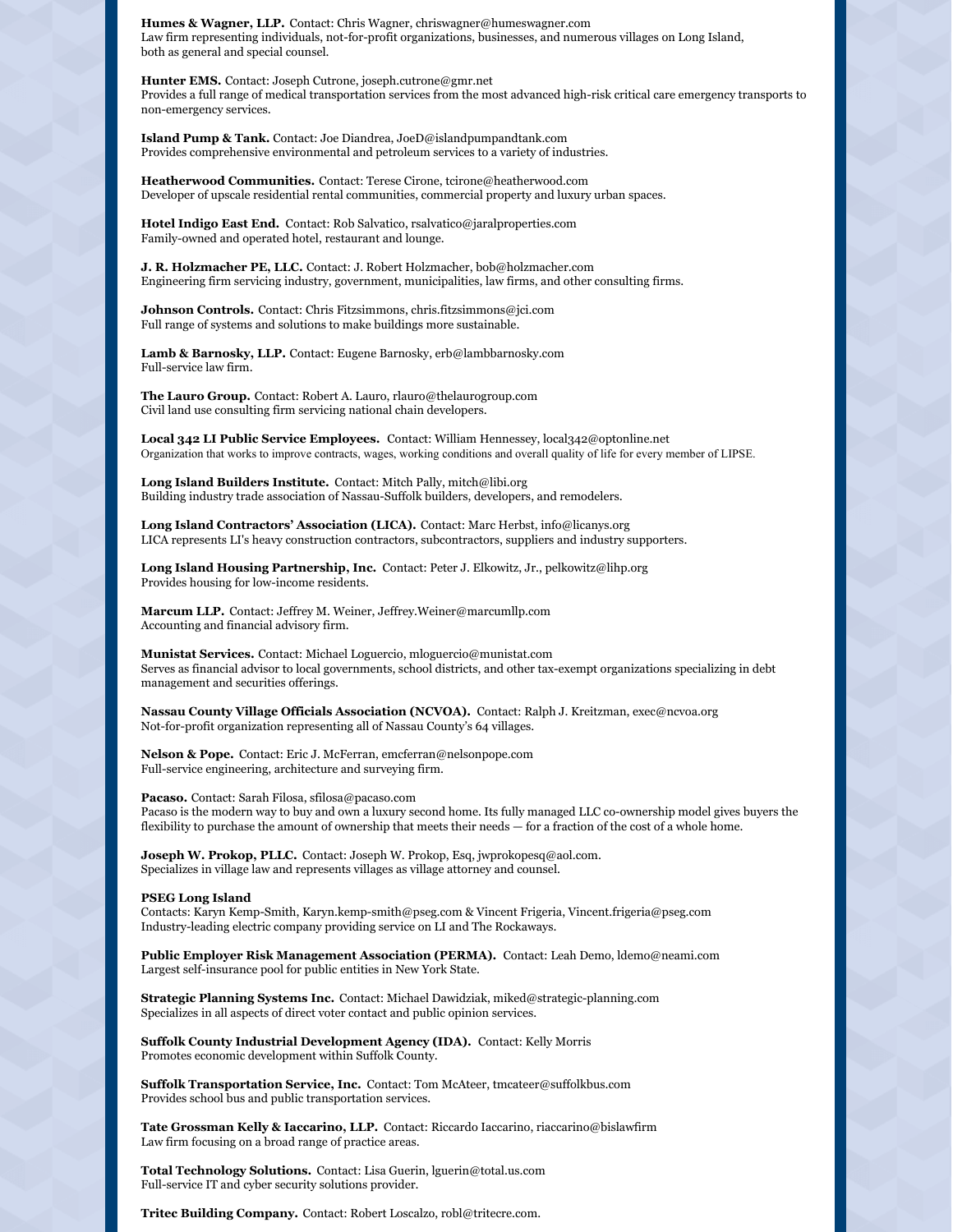Provides construction services as general contractor, construction manager, or design builder.

**U.S. Green Building Council-LI Chapter (USGBC-LI).** Contact: Daniel Busi, dbusi@usgbc-li.org Encourages and facilitates sustainable building practices on Long Island.

**VHB.** Contact: Kevin Walsh, kevinwalsh@vhb.com Provides planning, transportation, land development and environmental services along the east coast.

## **SCVOA EXECUTIVE BOARD**

**President** Hon. Raymond Fell Mayor, Village of Bellport

**1st Vice President** Hon. Jean M. Thatcher Mayor, Lloyd Harbor

**2nd Vice President** Hon. Robert J. Scottaline Mayor, Village of Lake Grove

**3rd Vice President** Hon. Dennis Siry Mayor, Village of Amityville

**4th Vice President** Hon. Michael Lavorata Mayor, Village of Lindenhurst

**Secretary** Hon. John J. Valdini Mayor, Village of Brightwaters

> **Treasurer** Hon. Jesse Warren Village of Southampton

**Immediate Past President** Hon. Richard B. Smith Mayor, Village of Nissequogue

**Past President** Hon. Allan M. Dorman Mayor, Village of Islandia

**Past President** Hon. Paul V. Pontieri Mayor, Village of Patchogue

**President Emeritus** Hon. Paul Rickenbach, Jr. Former Mayor, Village of East Hampton

**Executive Director** Hon. Paul J. Tonna Former Suffolk County Presiding Officer

**Counsel** Peter A. Bee, Esq. Bee Ready Fishbein Hatter & Donovan Former Mayor, Village of Garden City